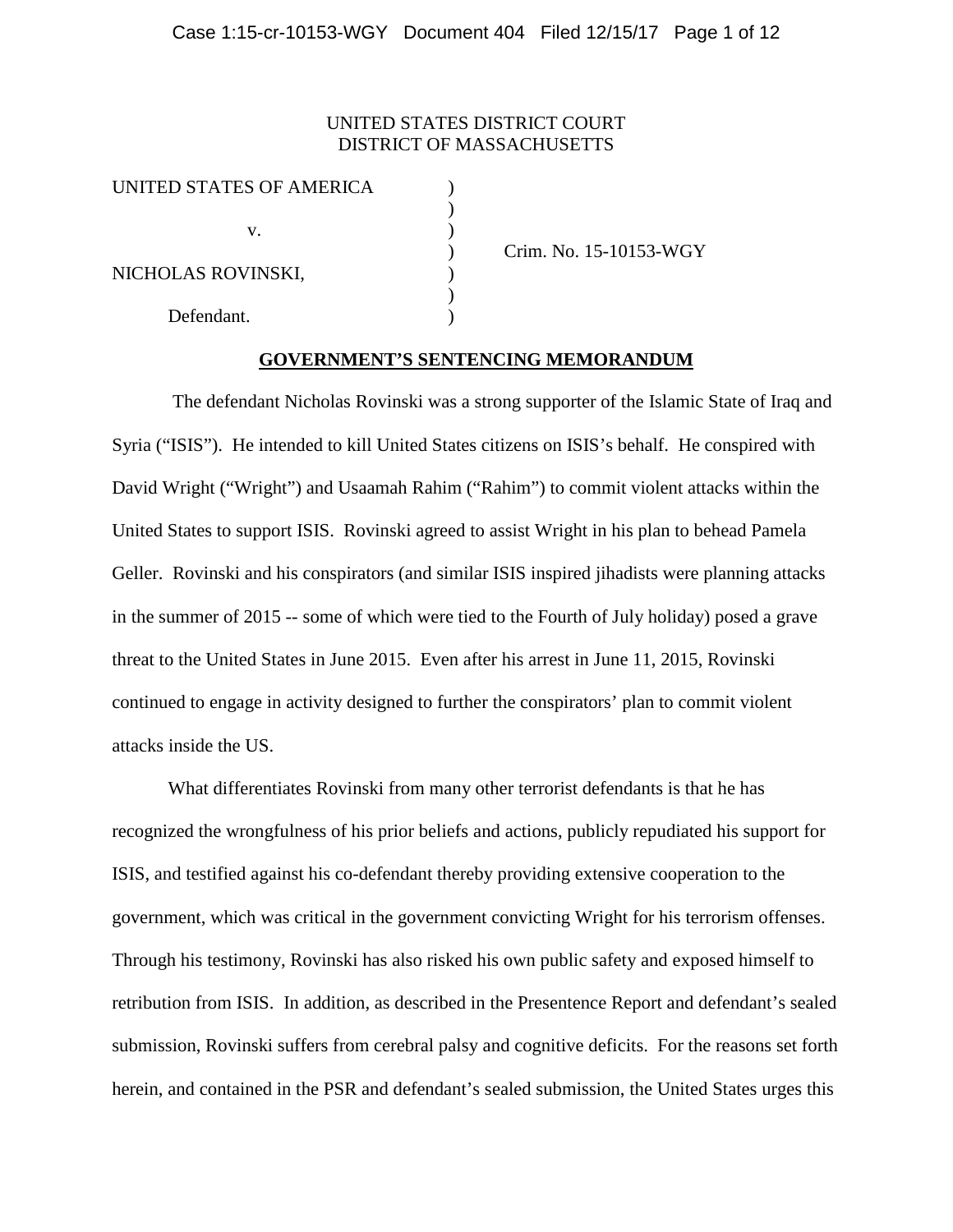### Case 1:15-cr-10153-WGY Document 404 Filed 12/15/17 Page 2 of 12

Court to sentence the defendant to a term of imprisonment of 15 years (10 years' imprisonment for Count 4 and 5 years' imprisonment on Count 1 to run consecutively) and upon release from prison, supervised release for life. This sentence is sufficient but not greater than necessary to satisfy the factors set forth in 18 U.S.C. § 3553(a).

## **I. FACTUAL BACKGROUND**

### A. Guilty Plea

On September 22, 2016, Rovinski pled guilty to all counts in which he is named in the Superseding Indictment: conspiracy to provide material support to ISIS, a designated foreign terrorist organization, in violation of 18 U.S.C. § 2339B(a)(1) (Count One); and conspiracy to commit acts of terrorism transcending national boundaries, in violation of 18 U.S.C. §  $2332b(a)(2)$  & (c) (Count Four).

#### B. The Plot to Support ISIS

As detailed in the PSR, in November 2014, Rovinski met Wright on Facebook and they began communicating online. In December 2014, Rovinski and Wright began discussing their mutual support of ISIS. Wright, Rovinski, and Rahim shared a common goal to support ISIS. Prior to meeting Wright online and continuing until his arrest, Rovinski knew and was aware that ISIS was a designated terrorist organization and engaged in terrorism activity. Indeed, Wright and Rovinski repeatedly discussed online and over the phone, ISIS's use of violence and calls to kill and behead non-believers in the United States.

In January 2015, Wright began discussing ISIS's calls to kill the "kufar," non-believers, in the United States with Rovinski and Rahim. On January 20, 2015, Rovinski downloaded all six issues of ISIS's glossy online magazine, Dabiq, which Wright had sent him via e-mail. ISIS uses Dabiq for recruitment and propaganda purposes. Using Dabiq, ISIS boasts of its military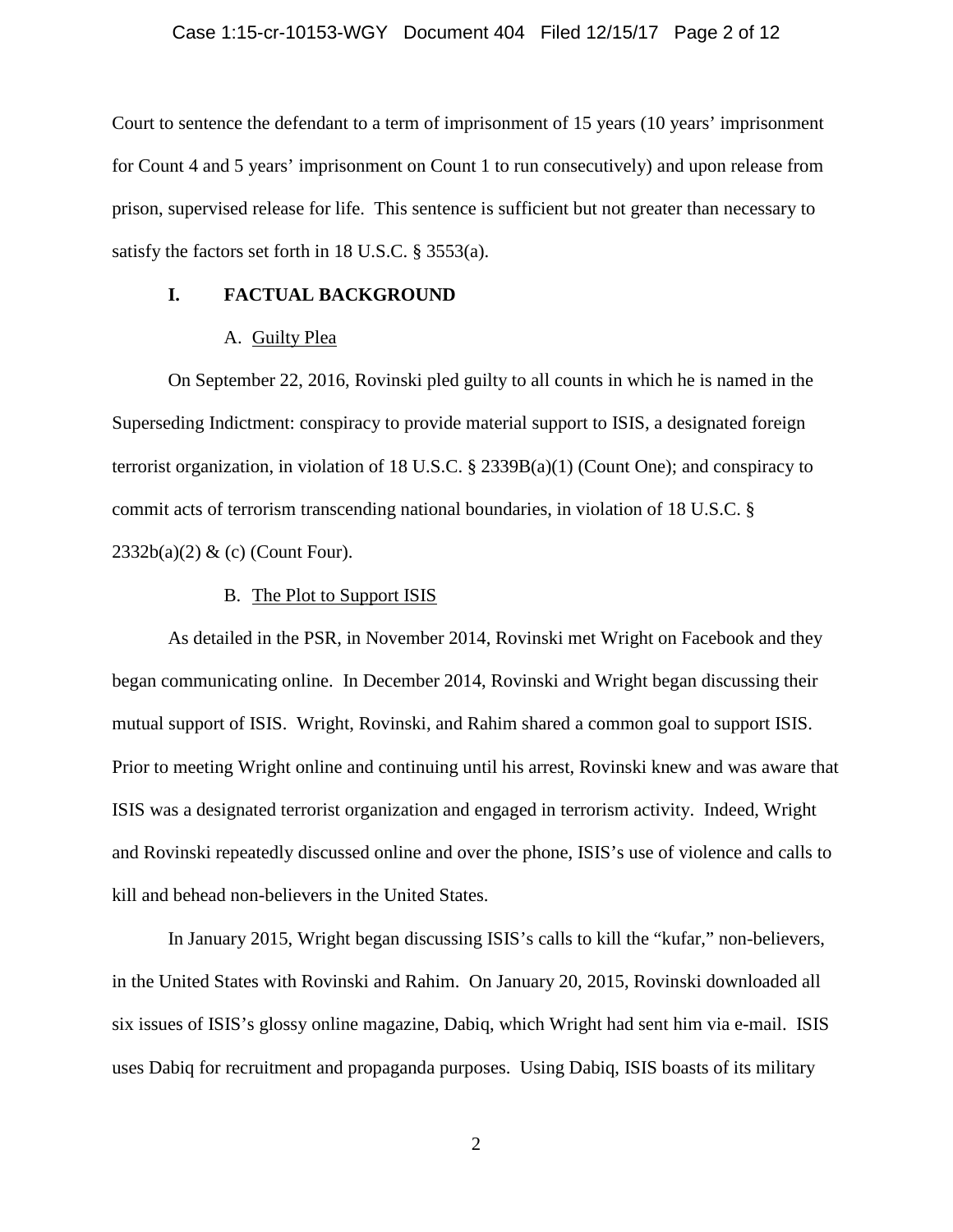### Case 1:15-cr-10153-WGY Document 404 Filed 12/15/17 Page 3 of 12

victories and killings, criticizes Western governments, and calls on its supporters to kill nonbelievers and commit acts of violence.

Wright also sent Rovinski links to other ISIS materials including beheading videos and eBooks. For example, on January 26, 2015, Wright sent Rovinski a link to "The Islamic State 2015 Full eBook," which contained instructions on how to get to ISIS's controlled territory in Syria through Turkey and also contained a list of Twitter accounts for people that live in the Islamic State. Although, initially, Rahim, Wright, and Rovinski planned to travel overseas to join ISIS, over time, their plans changed and they began plotting to commit violent attacks in the United States.

Rahim had numerous conversations with ISIS members located overseas beginning in at least February 2015 and continuing until his death in June 2015. One of the ISIS members with whom he communicated was Junaid Hussain ("Hussain").<sup>[1](#page-2-0)</sup> Rovinski also had several conversations with people located overseas using various internet based message applications. For instance, on May 20, 2015, he told a person named Khaled from the United Kingdom that he would be "carrying out things" in the United States rather than traveling overseas to join ISIS. Similarly, on that same day, Rovinski told a woman located in the United Kingdom during a chat conversation that he had "chosen the path of jihad," which referred to his desire to commit violent jihad in the United States.

<span id="page-2-0"></span> $\overline{\phantom{a}}$ <sup>1</sup>Hussain, a British born and English speaking ISIS member, used Twitter to encourage terrorist attacks in the United States and Europe against persons whom ISIS believed should be targeted for execution, including Pamela Gellar. On August 24, 2015, Hussain was killed in an airstrike in Raqqah, Syria, a city in which ISIS considers to be its capital. Prior to his death, Hussain was a central figure in ISIS's online recruitment campaign and hacking activities.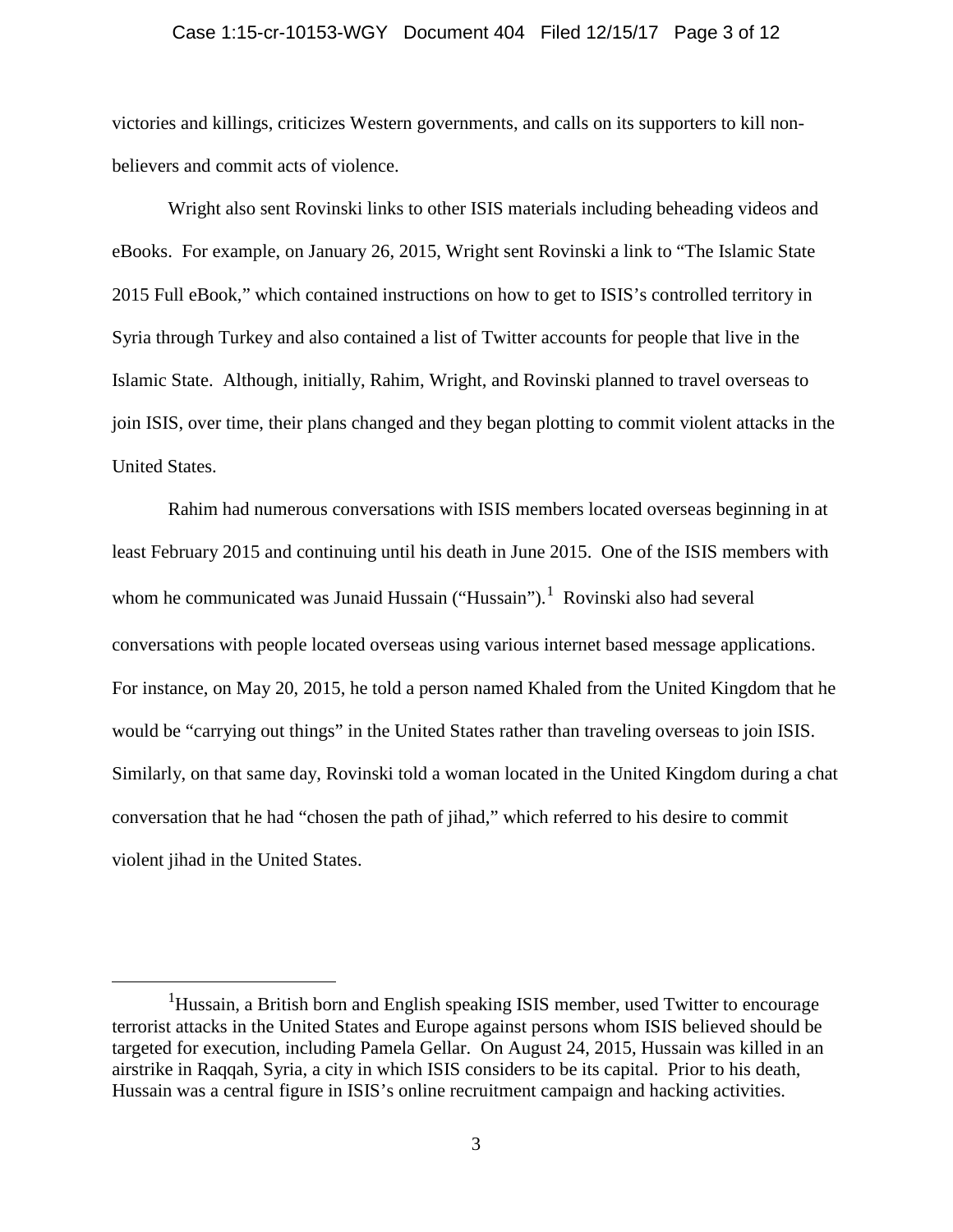### Case 1:15-cr-10153-WGY Document 404 Filed 12/15/17 Page 4 of 12

In or around March 2015, Rovinski, Wright, and Rahim had agreed to commit attacks and kill persons inside the United States, which they believed would support ISIS's objectives. Their attack plans included the beheading of at least one person, Pamela Gellar ("Geller").

In May 2015, ISIS had issued a fatwa, or religious decree, to its supporters to kill Pamela Geller, a New York woman. Geller had organized a Muhammad Art Exhibit and Contest ("Prophet Mohammad Contest") at the Curtis Culwell Center in Garland, Texas, which included cartoons depicting the Prophet Mohammad. On May 3, 2015, two armed men, Elton Simpson and Nadir Soofi, attacked the Prophet Muhammad Contest, which Gellar had organized and was attending. During this attack, Simpson and Soofi wounded a security guard before law enforcement shot and killed them.

After the thwarted Garland attack, in May 2015, Wright identified Pamela Geller as the first beheading target for his group, which consisted of himself, Rahim, and Rovinski. Wright believed that his group could do a better job than the Garland attackers in fulfilling ISIS's order to kill her. Wright, Rahim, and Rovinski each agreed to murder Pamela Geller and they each were going to play a critical role in the planned beheading. Wright, Rahim, and Rovinski each took steps in furtherance of this plan. *See* PSR at ¶¶ 22, 24-27. For instance, Rovinski researched knives, saws, cutting tools, and weapons using the internet. Rovinski also viewed videos on how to make weapons on YouTube and downloaded them to his YouTube account. Additionally, in May 2015, Hussain, who was located in Syria, directly communicated instructions to Rahim concerning the murder of Geller.

## C. Attack on the Boys in Blue on June 2, 2015

During a telephone conversation on the morning of June 2, 2015, Rahim sought the guidance and advice of Wright because he could not wait until July 4th to go after their target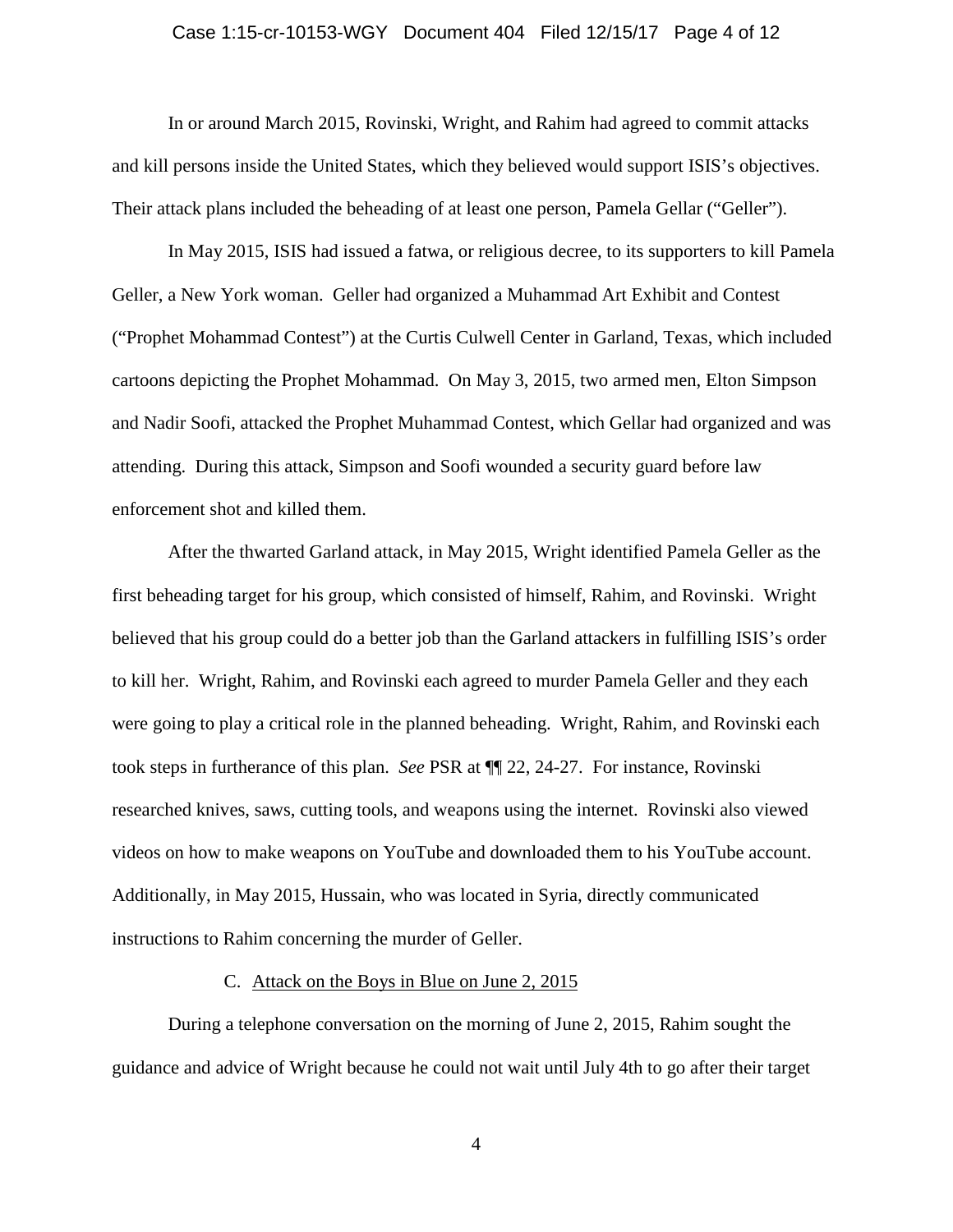### Case 1:15-cr-10153-WGY Document 404 Filed 12/15/17 Page 5 of 12

and wanted to "go after" the "boys in blue" (a slang term used to describe police officers) in Massachusetts. In response, Wright encouraged Rahim's plan to attack the police and die as a martyr. Wright instructed Rahim to pursue martyrdom, remain firm, and not to let anything deter him. Less than 2 hours after Wright encouraged and directed Rahim to attack police officers in Massachusetts, Rahim was killed when he lunged towards police officers and FBI special agents with a large fighting knife in a parking lot in Roslindale and refused to drop his weapon despite numerous requests to do so.

Later, on June 2, 2015, law enforcement arrested Wright. On June 11, 2015, Rovinski was arrested for conspiring to provide material support to ISIS.

# D. Rovinski Wrote Prison Letters Demonstrating his Commitment to ISIS and Desire to Conduct Violent Attacks in the United States

Even after Rovinski's arrest on June 11, 2015, he continued to engage in activity designed to further the conspirators' plan to commit violent attacks inside the United States. In August 2015, Rovinski wrote two letters addressed to his co-conspirator and co-defendant Wright. The government recovered both of these letters before they were delivered to Wright. Rovinski also attempted to recruit people while in jail to assist him and Wright in the execution of their plan to commit violent attacks and decapitate non-believers in the United States on behalf of ISIS.

#### 1. First letter obtained on or about August 13, 2015:

On or about August 13, 2015, the government obtained a letter written by Rovinski (while in prison) to Wright. In this letter to Wright, which was undated, Rovinski wrote the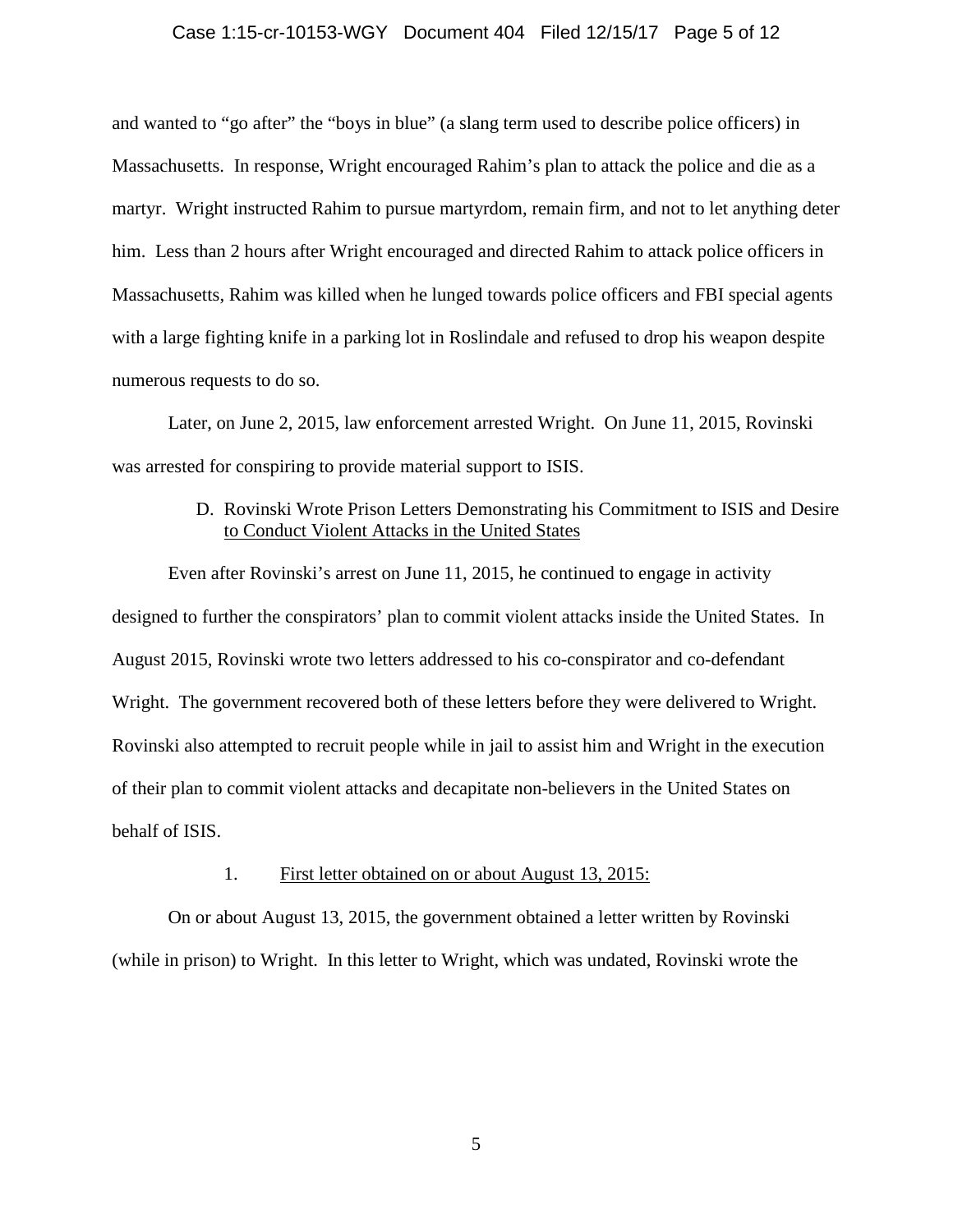following on the backside of the criminal complaint charging him in this case:

Bismilliah Ir Rahman Ir Rahim [In the Name of Allah, the Most Gracious, the most Merciful<sup>[2](#page-5-0)</sup>

Assalam alaykum [Peace be upon you] ahki [brother] Dawud, may this find you in good health. You will receive this from either a man named . . .[name redacted] as legal work as he is a lawyer or by [name and person's description redacted] . . . This is my professional criminal contact to pull strings for we have mutual interests. I ask you give him contacts so we can take the Eastern coast down an ultimately the U.S. government. The contacts should include people from Khroresan [*sic* – correct spelling is Khorasan] to control influx of opiates. We will flood the market for a year or two, then shut it down causing law enforcement to hemorrhage. In the chaos establish our strategic points before shut off of supply; i.e. military posts and such. Use the proletariat and criminals to our advantage possibly employ emp [electromagnetic pulse] to cut their communications, leave no quarter. Place their juicy heads for display[.] The Victory will be ours. Use any resources possible, maybe ask for help on justpasteit.com[.] Should you be able to get funds to help . . .[name redacted] much appreciated. His men will give us some insight some strategy if you will. We will remain in contact with him. Surely we will persevere and win. In shaa Allah Sabr [Patience God willing], Takwah [piety and devotion to God], Qadrullah [what God has destined]

- AMEEN I give full bayah [allegiance] to Emir [Commander] Abu Bakr al Baghdadi and the Khalifate [Caliphate means the Islamic State] Signed Nuh Rovinski
	- 2. Second letter Obtained during Search of Defendant's Prison Cell:

On August 28, 2015, during the search of Rovinski's prison cell, a second letter written

by Rovinski to his co-defendant Wright was found. In this letter, Rovinski wrote the following:

Ya Akhi [brother] Dawud,

Remember when we said Kafir [non-Muslim or disbeliever] are more trusting with regards to Ad Dawla [the Islamic State]. I think this is a sufficient test to that theory. Should you have any persons domestic or foreign to help acquiess [sic – correct spelling is acquiesce] our plans to capture the zalimun [wrongdoers] in this wretched Babylon, please provide them. Also write back to me with any comments suggestions or plans possibly. I have acquired a recruit from here

<span id="page-5-0"></span> <sup>2</sup> <sup>2</sup>Translation of Arabic words and phrases by Rovinski in these letters have been provided in the brackets above to assist in the review of these materials by the Court. These translations were not contained in the original letters.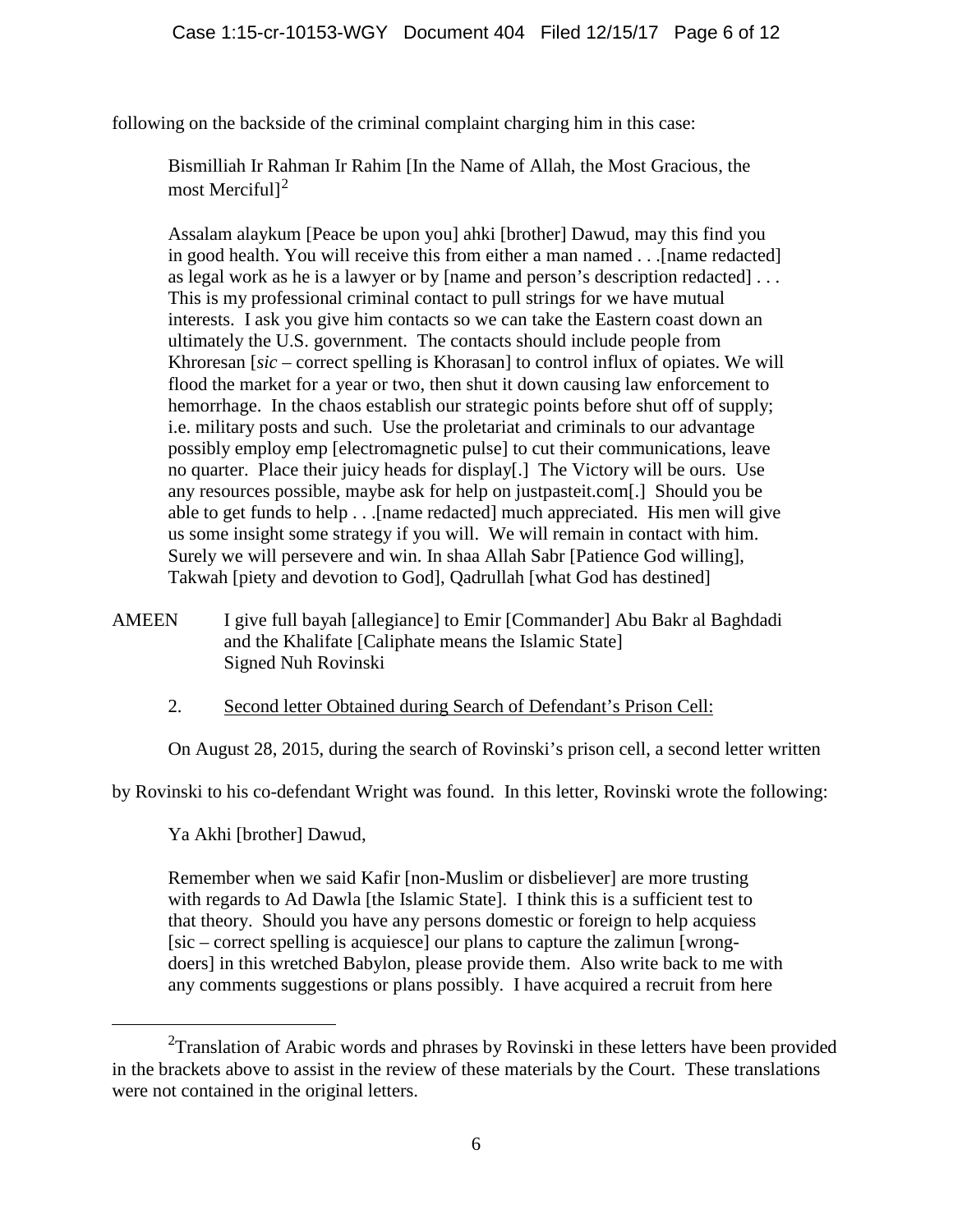with full bayah [allegiance] we thought to scope out highway interstate crossing from east coast. We will try get ammo & more personnel to co-ordinate our attack, leave no stone unturned. Thinking about alternative communications such as runners or carrier [sic] birds for emp usage, we need to leave them blind. This is going to be big worse than Ghengis Khan [*sic* – correct spelling is Genghis Khan][.] [C]an't wait for them juicy necks[.] We will need people from southern states as well we can get a foothold there lest it goes sour. Indeed we will remain in contact through the aforementioned persons.

# **II. ADVISORY SENTENCING GUIDELINES**

The government agrees with the Probation Office's Guideline calculations, which are consistent with the parties' agreed upon guideline calculations contained in the Plea Agreement. Below are the guideline calculations for each count and a description of applicable enhancements.

A. Count One – Conspiracy to Provide Material Support to ISIS in violation of 18 U.S.C. § 2339B

As the Probation office properly determined, pursuant to USSG §2M5.3, the base offense

level for providing material support to a foreign terrorist organization is 26. This level is increased by two levels here because the material support or resources were provided by the defendant and his conspirators "with the intent, knowledge, or reason to believe they were to be used to commit or assist in the commission of a violent act." U.S.S.G. §2M5.3(b)(1). Thus, the adjusted offense level for violation of §2339B under U.S.S.G. §2M5.3 would be 28. The terrorism enhancement, USSG § 3A1.4, would then increase the offense level to level 40 and the defendant's criminal history category to Category VI.

B. Count Four – Conspiracy to Commit Acts of Terrorism Transcending National Boundaries in violation of 18 U.S.C. § 2332b

In accordance with USSG § 2A1.5 (Conspiracy or Solicitation to Commit Murder), the base offense level is 33. There are no specific enhancements in Section 2A1.5 but the terrorism enhancement would then increase the offense level to 45 and defendant's criminal history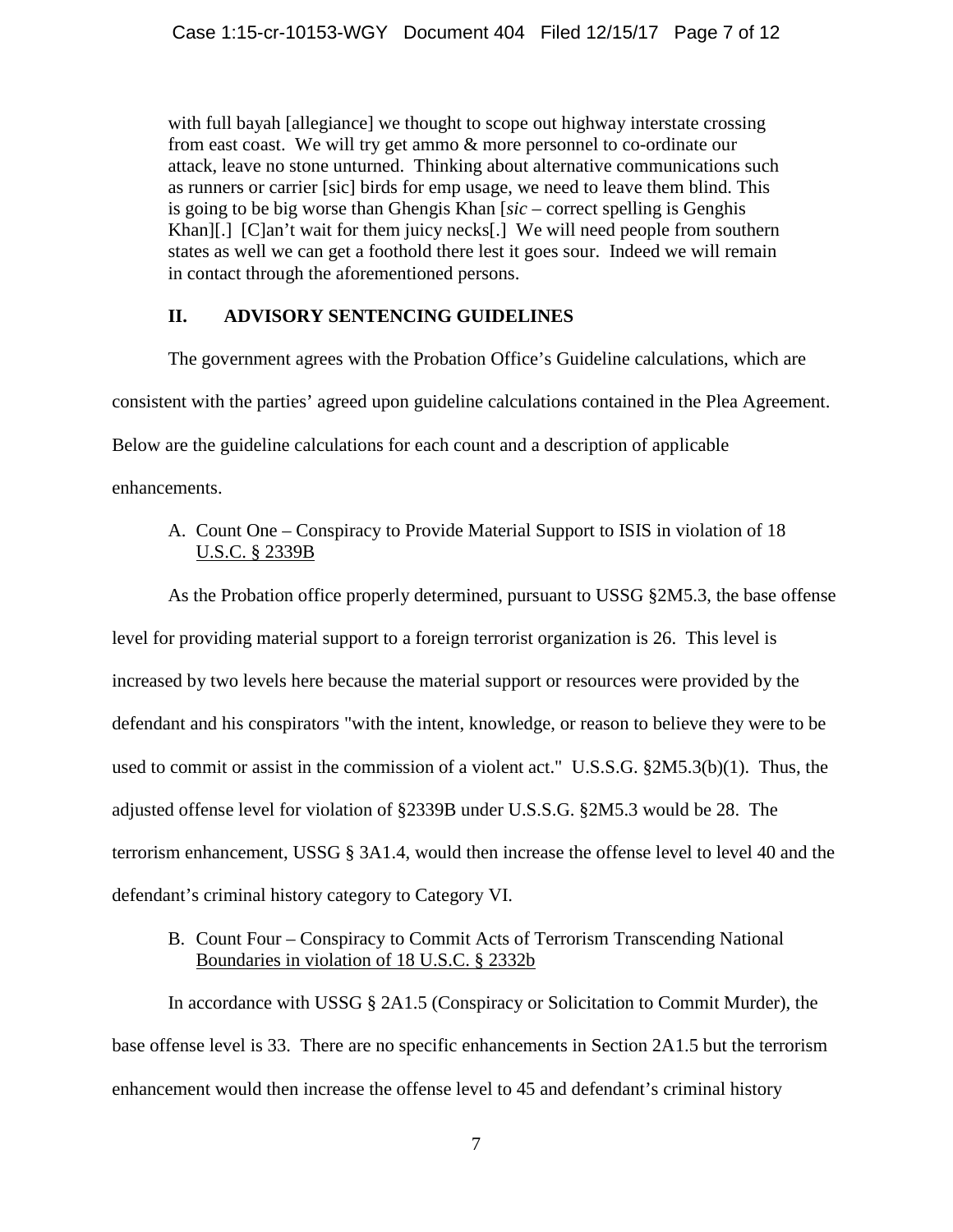### Case 1:15-cr-10153-WGY Document 404 Filed 12/15/17 Page 8 of 12

category to Category VI. Because the counts are grouped pursuant to USSG § 3D1.2(b), the Court should use Level 45 as the adjusted offense level for both counts.

#### C. Adjustment for Acceptance of Responsibility

The adjusted offense level is then reduced by three levels for the defendant's prompt acceptance of responsibility.

**Total Offense Level:** Accordingly, the defendant's adjusted offense level is 42 (BOL of 33 + 12) under § 3A1.4 – 3 for acceptance of responsibility) and criminal history category is VI.

### **III. SECTION 3553(a) FACTORS**

After calculating the appropriate Guidelines range and determining whether to apply any departures, the court must consider the factors set forth in Section 3553(a) so as to impose a sentence that is "sufficient, but not greater than necessary." *United States v. Dixon*, 449 F.3d 194, 203-04 (1st Cir. 2006); *see United States v. Villanueva Lorenzo*, 802 F.3d 182, 184-85 (1st Cir. 2015). The most salient Section  $3553(a)$  factors here are: "the nature and circumstances of the offense and the history and characteristics of the defendant." 18 U.S.C. § 3553(a)(1). These factors present a combination of aggravating and mitigating factors and, in the aggregate, call for a serious sentence.

### A. Seriousness of offense

At the time of the defendant's offenses, ISIS posed a grave threat to the United States. Indeed, at the time of the defendant's arrest the FBI had thwarted "attacks tied to the July Fourth holiday," including that of Rahim and "arrested more than 10 people inspired by online recruiting by the Islamic State of Iraq and Syria (ISIS)." *See* July 9, 2015 testimony of FBI Director James Comey testimony before Senate Judiciary Committee summarized in www.cbsnews.com/news/fbi-director-we-disrupted -efforts-to-kill-people-around-july-4-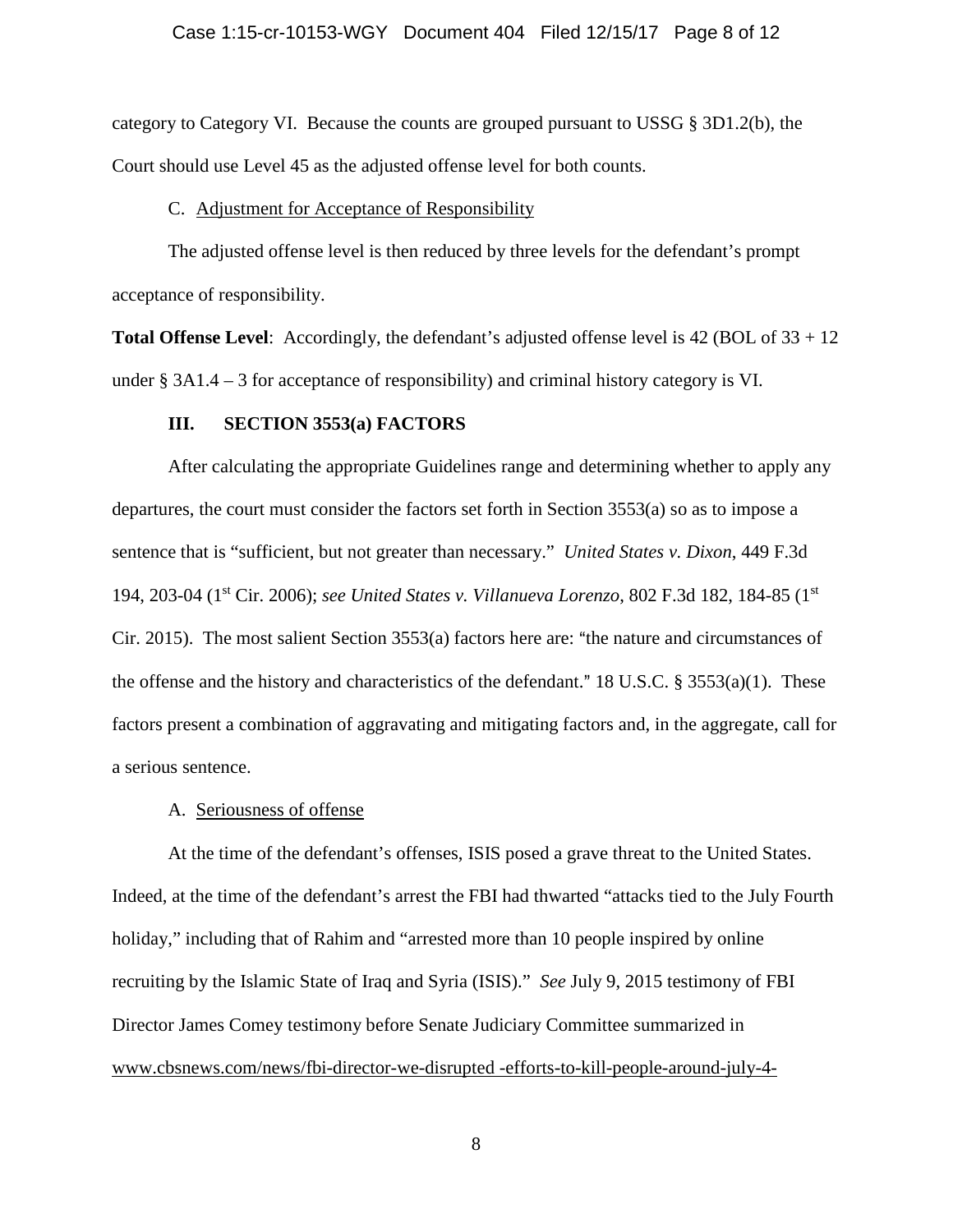### Case 1:15-cr-10153-WGY Document 404 Filed 12/15/17 Page 9 of 12

holiday/. As FBI Director Christopher Wray testified on September 27, 2017, ISIS and homegrown violent extremists (like the defendant) continue to be the main terrorism threats to the Homeland. Statement of FBI Director Christopher Wray before the Senate Homeland Security and Government Affairs Committee on Sept. 27, 2017, available at [www.fbi.gov/news/testimony/current-threats-to-the-homeland/.](http://www.fbi.gov/news/testimony/current-threats-to-the-homeland/) "ISIS is relentless and ruthless in its campaign of violence and has aggressively promoted its hateful message, attracting likeminded extremists." *Id.* As a result, ISIS and homegrown violent extremists remain "the highest priority and creates the most serious challenges for the FBI, the U.S. Intelligence Community, and our foreign, state, and local partners." *Id.*

Prior to his arrest, Rovinski was assisting Wright in his plans to conduct violent attacks in the United States. Rovinski had agreed to participate in the beheading of Pamela Geller and conducted research for this plan. While his actions have tormented Ms. Geller and her family, as detailed in the report of Dr. Julia Reade, M.D., and demonstrated at trial, Rovinski was a follower and unlikely to have formulated his own attack plan. Rather, Wright manipulated Rovinski as he had Rahim. Wright directed and motivated Rovinski to assist in Wright's plan to kill Geller and engage in terrorist attacks in the United States.

#### B. Characteristics of the Defendant

The defendant suffers from both physical and cognitive problems. The defendant deeply regrets his decision to support ISIS and appears to have been deceived by their promises of fame and glory in the afterlife. He has publicly rejected ISIS and testified against his co-defendant about their plans to commit violent attacks in the United States and behead Ms. Geller. After pleading guilty in September 2016, he fully cooperated with the government and provided testimony against Wright, which the government believes was critical in his conviction. Based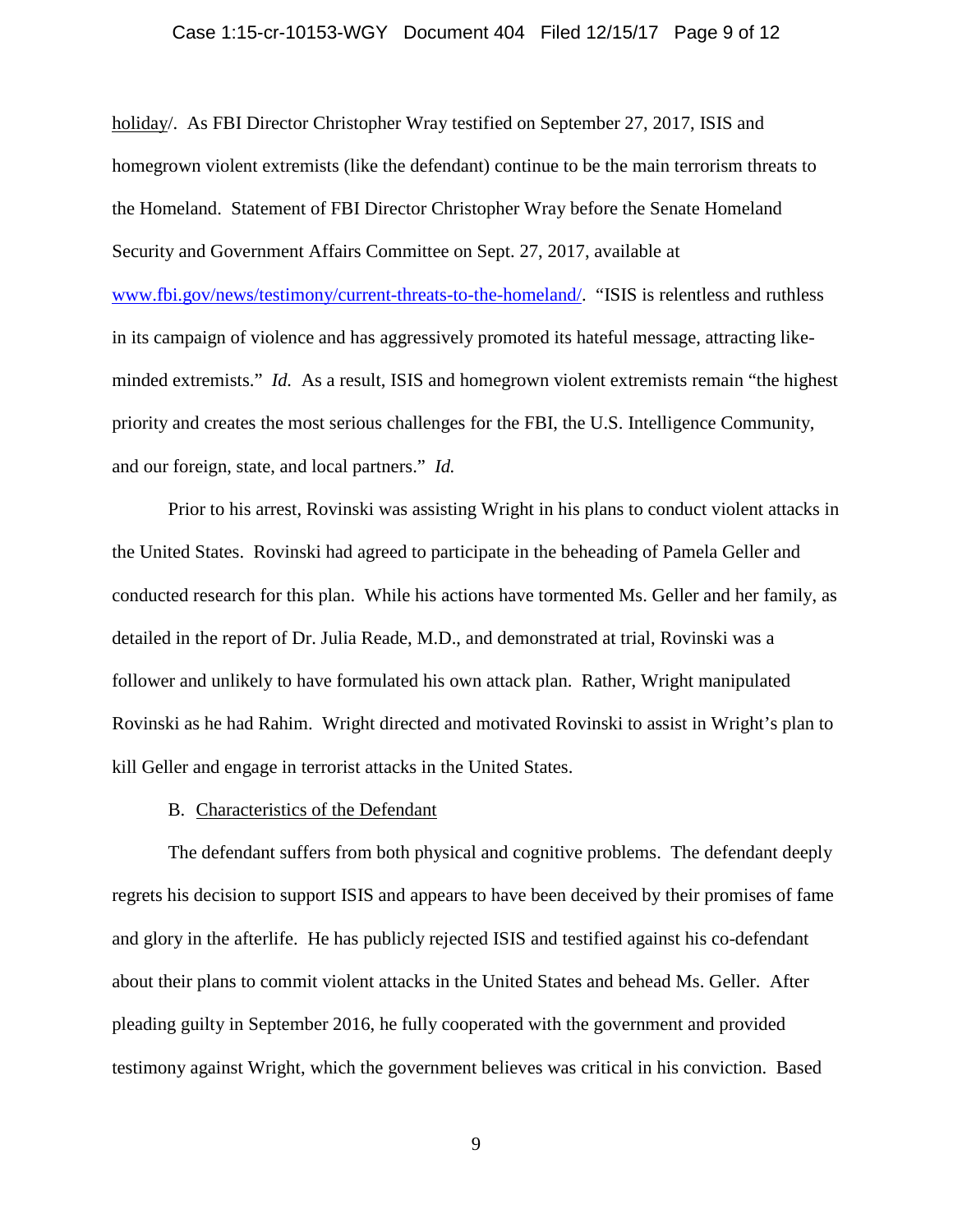#### Case 1:15-cr-10153-WGY Document 404 Filed 12/15/17 Page 10 of 12

upon his communications with Wright, it is clear that Rovinski was a mere follower and Wright was the mastermind of their ISIS-inspired and directed terrorist plot. *See, e.g.*, Exs. 55 (Facebook conversations between Wright and Rovinski), 58A (recorded telephone conversation between Wright and Rovinski), 59A (recorded telephone conversation between Wright and Rovinski), 64-66 (text messages exchanged between Wright and Rovinski).

By virtue of cooperating and testifying against an ISIS plotter and disavowing his pledges of allegiance to Abu Bakr al-Baghdadi, Rovinski has risked his own public safety and exposed himself to retribution from ISIS. ISIS has repeatedly issued fatwas or religious orders to kill those who cooperate with the United States and its allies (viewed as "kafir," that is, nonbelievers) or testify against supporters or members of ISIS like Wright. For example, in March 2015, ISIS released the names, photos, and purported addresses of 100 U.S. service members on Twitter and called upon sympathizers to kill them. Indeed, a copy of this kill list were found on Wright's computer. *See* Ex. 343 from Wright's Trial. On August 11, 2015, ISIS released a second list containing personal details of more than 1,350 U.S. military and government personnel and urged lone wolves to assassinate the named individuals. Included on this list were the names of two FBI employees*.* More recently, on April 6, 2017, a group of hackers supporting ISIS known as the United Cyber Caliphate ("UCC") released a kill list with the names of 8,786 people, primarily from the United States and the United Kingdom, and ordered ISIS supporters to murder the people on the list. This chilling message was delivered using a video posted on Telegram, a private messaging application. In June 2016, UCC issued a similar kill list of 8,318 individuals from around the world and a message urging ISIS supporters to kill those on the list in order to avenge "Muslims" on Telegram.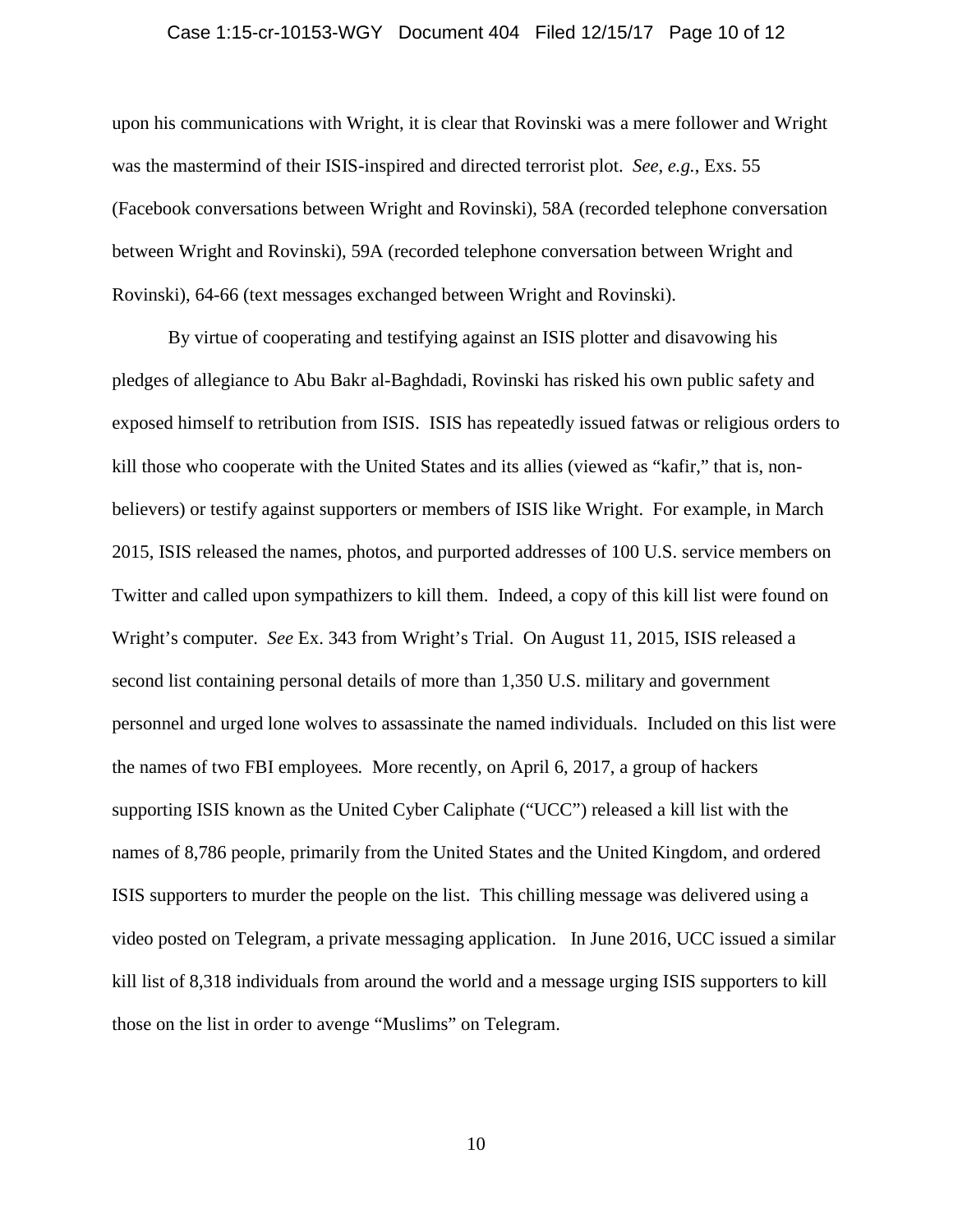#### Case 1:15-cr-10153-WGY Document 404 Filed 12/15/17 Page 11 of 12

Additionally, three months before Rovinski testified, a prison detainee who was housed in the same detention area as Wright reported to the government that Wright had sought his assistance in "neutralizing" Rovinski by killing Rovinski, his family members, and beheading Rovinski's cat. The government informed Rovinski of these threats. Despite his concerns for his family, Rovinski never expressed any reluctance to testify.

#### C. Need for Specific and General Deterrence

Homegrown violent extremists represent one of the most serious threats to America. Indeed, ISIS inspired attacks against the United States are increasing. Therefore, a lengthy sentence of imprisonment should be imposed to ensure that the defendant understands the wrongfulness of his actions and deter him from committing any similar illegal activity upon his release from prison. While the sentences for ISIS defendants are longer than other terrorism defendants, the "overall average prison sentence" for those convicted of providing material support to ISIS is 14.5 years.<sup>[3](#page-10-0)</sup> See Center on National Security at Fordham University School of Law, The American Exception: Terrorism Prosecutions in the United States: The ISIS Cases March 2014-August 2017 ("The American Exception") at 4, *available at* http://news.law.fordham.edu/wp-content/uploads/2017/09/TheAmericanException9-17.pdf.

Incarceration for 15 years will reflect the seriousness of the offense and promote respect for the law, while recognizing the mitigating factors, including the defendant's acceptance of responsibility for his crimes, physical disability and cognitive deficits, and cooperation with the

<span id="page-10-0"></span> $\overline{\phantom{a}}$  3 <sup>3</sup>The average sentence imposed against ISIS defendants who went to trial is 32.2 years. *See* The American Exception at 4 and 35 (table). Several of those defendants were also facing more serious charges such as conspiring to use weapons of mass destruction in violation of 18 U.S.C. § 2332a. Similar to Section 2332b (conspiring to commit acts of terrorism transcending national boundaries), terrorism defendants who violate Section 2332a face the possibility of life imprisonment upon conviction.